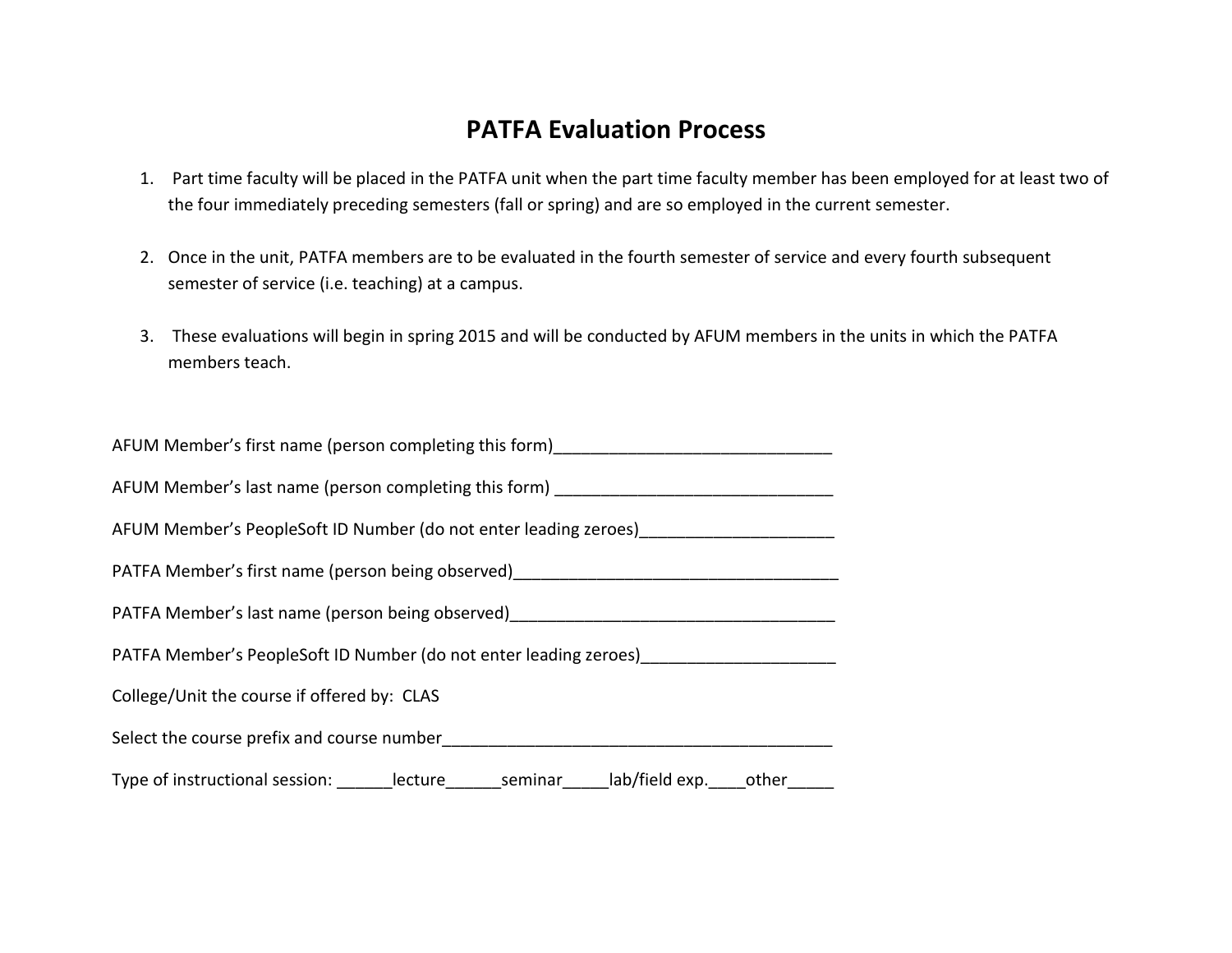|                                                                | <b>Not Observed</b> | Poor | <b>Acceptable</b> | <b>Exemplary</b> | <b>Not Applicable</b> |
|----------------------------------------------------------------|---------------------|------|-------------------|------------------|-----------------------|
| Begins on time in an orderly<br>and organized fashion          |                     |      |                   |                  |                       |
| Reviews and/or links to prior<br>Learning                      |                     |      |                   |                  |                       |
| Clearly states outline and goal<br>For class/session           | $( \ )$             |      |                   |                  |                       |
| Makes effective use of time<br>(achieves goals of lesson plan) | $($ )               |      |                   |                  |                       |
| Summarizes information at end<br>of class                      | $($ )               |      |                   |                  |                       |
| Information presented was<br>factually correct                 |                     |      |                   |                  |                       |
| Material is appropriate to course                              |                     |      |                   |                  |                       |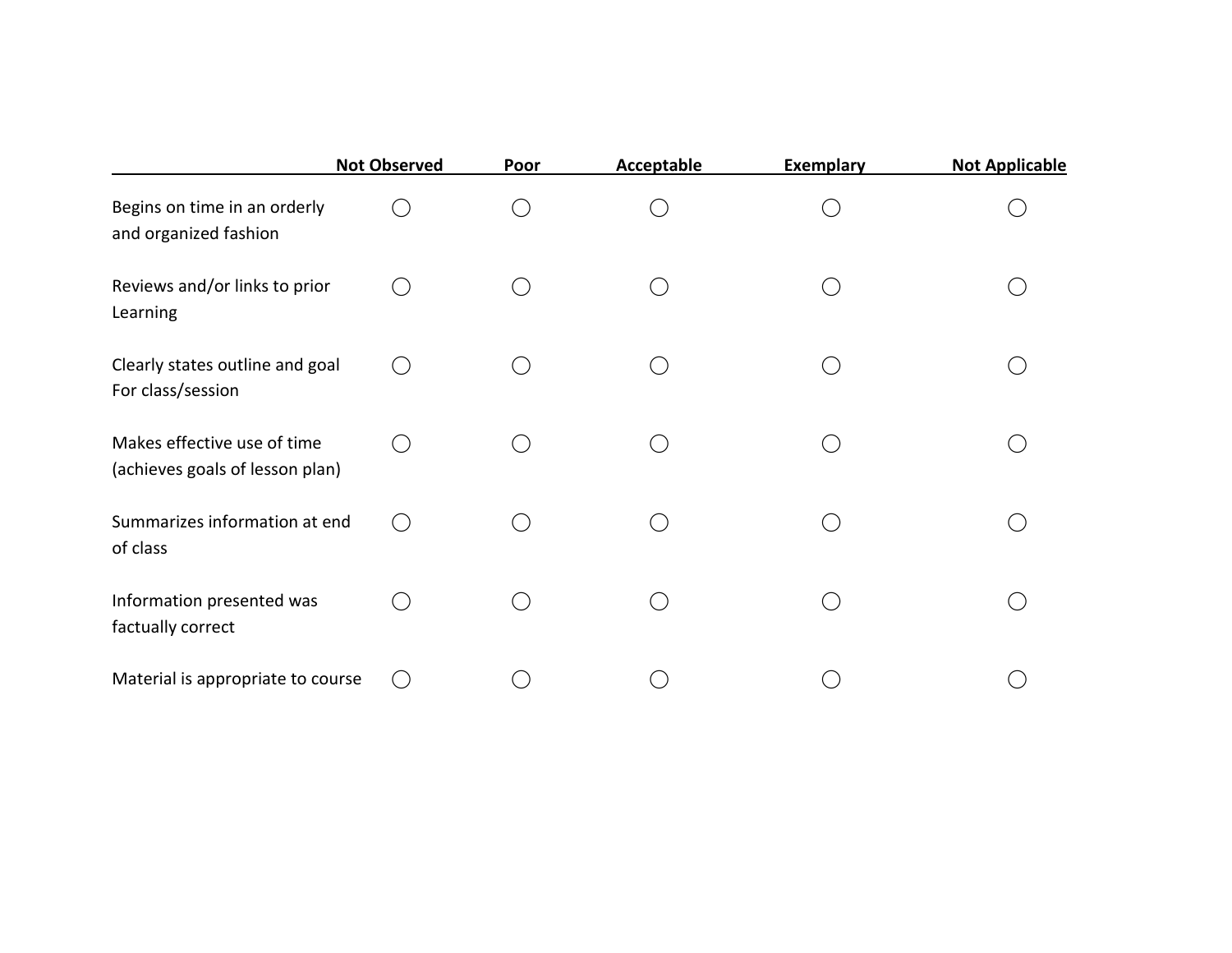|                                                                                           | <b>Not Observed</b> | Poor   | Acceptable | <b>Exemplary</b> | <b>Not Applicable</b> |
|-------------------------------------------------------------------------------------------|---------------------|--------|------------|------------------|-----------------------|
| Uses visual aids/multimedia/other<br>Materials to address learner styles                  |                     | $\Box$ |            |                  |                       |
| Makes links to "real world" or other $\bigcirc$<br>Applications                           |                     |        |            |                  |                       |
| Good mixture of student-centered<br>And teacher-centered activities                       | $($ )               |        |            |                  |                       |
| Quality of input and/or direction<br>From the instructor                                  |                     |        |            |                  |                       |
| Use of target language 90%                                                                |                     |        |            |                  |                       |
| Engages all students throughout<br>the class/session                                      |                     |        |            |                  |                       |
| Atmosphere conducive to<br>supporting a community of learners                             |                     |        |            |                  |                       |
| Students are encouraged to use<br>communicative strategies to avoid<br>the use of English |                     |        |            |                  |                       |
| Students are encouraged to reflect<br>and self-correct                                    | (                   |        |            |                  |                       |